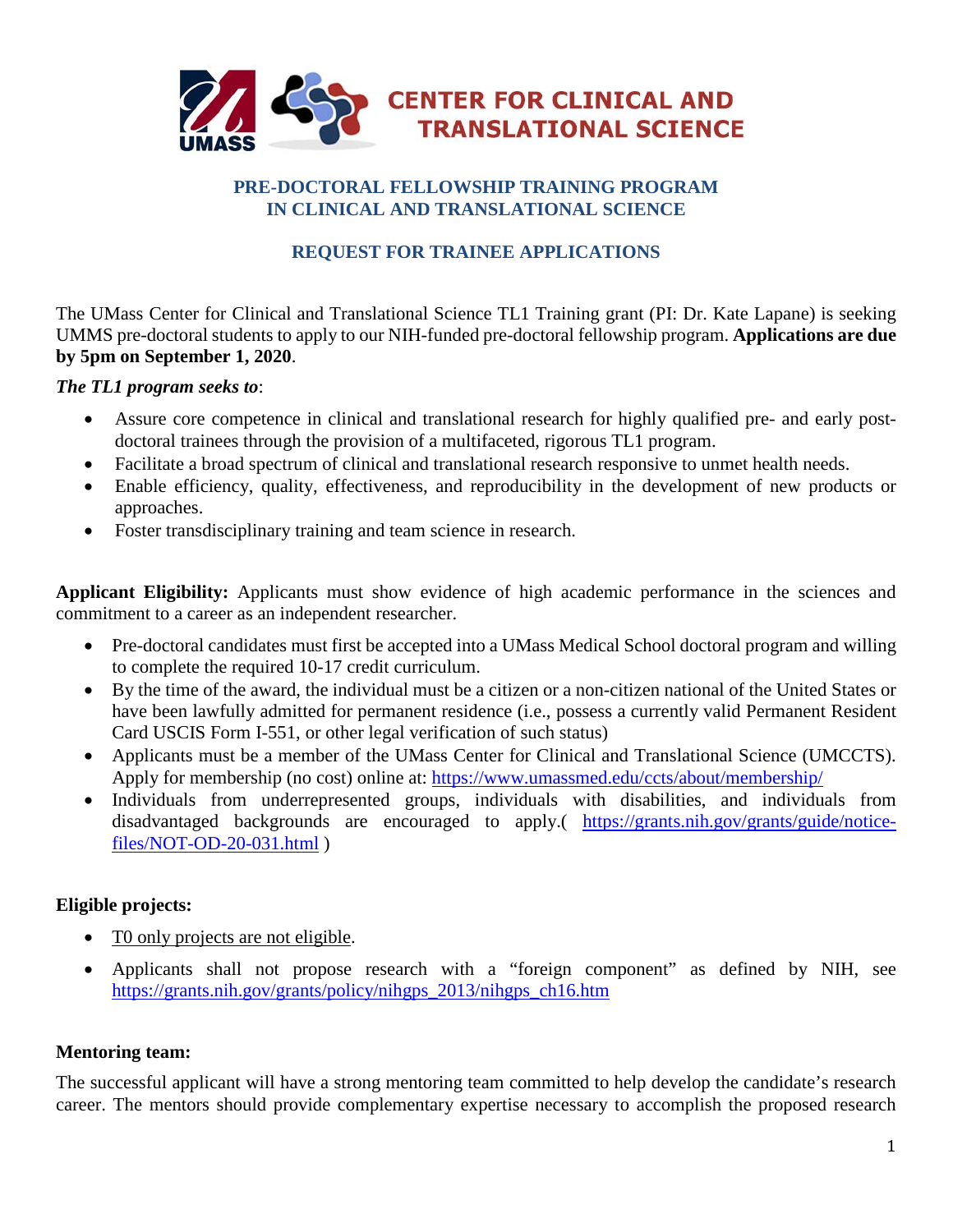project which is relevant to human health and includes one component of NIH defined clinical and/or translational research. Faculty members with a GSBS affiliation are eligible to be a mentor for award applicants.

**Duration of Support:** Each trainee is initially appointed for one year and will be re-appointed for a second year contingent on good progress toward achieving training and research goals and participation in program offerings as documented through the trainee's progress report.

**Amount of Support:** Based upon the NIH stipend schedule as outlined in the links below.

<https://www.niaid.nih.gov/grants-contracts/salary-cap-stipends>

## **How to Apply:**

### **Pre-doctoral candidates need to submit:**

- Title Page: title of project, applicant's name and contact information
- Career Goals (1 page)
- Research Goals (1 page)
- Curriculum Vitae (CV)
- 3 Letters of reference
- Demographic data (Please note that NIH requires that we ask for this information):
	- 1) Gender
		- a) Male
		- b) Female
		- c) Would rather not answer
	- 2) Ethnicity
		- a) Hispanic or Latino
		- b) Non-Hispanic
		- c) Would rather not answer
	- 3) Racial category
		- a) American Indian or Alaska Native
		- b) Asian
		- c) Native Hawaiian or other Pacific Islander
		- d) Black or African American
		- e) White
		- f) More than one race
		- g) Would rather not answer
	- 4) Do you have a disability? [\(https://grants.nih.gov/grants/guide/notice-files/NOT-OD-20-031.html](https://grants.nih.gov/grants/guide/notice-files/NOT-OD-20-031.html) )
		- a) Yes
		- b) No
	- 5) Do you come from an economically disadvantaged background? [\(https://grants.nih.gov/grants/guide/notice-files/NOT-OD-20-031.html](https://grants.nih.gov/grants/guide/notice-files/NOT-OD-20-031.html) )
		- a) Yes
		- b) No
	- 6) How many prior months of full-time research experience do you have?
	- 7) What was your undergraduate GPA?
	- 8) If you have a master's degree, what was your GPA?